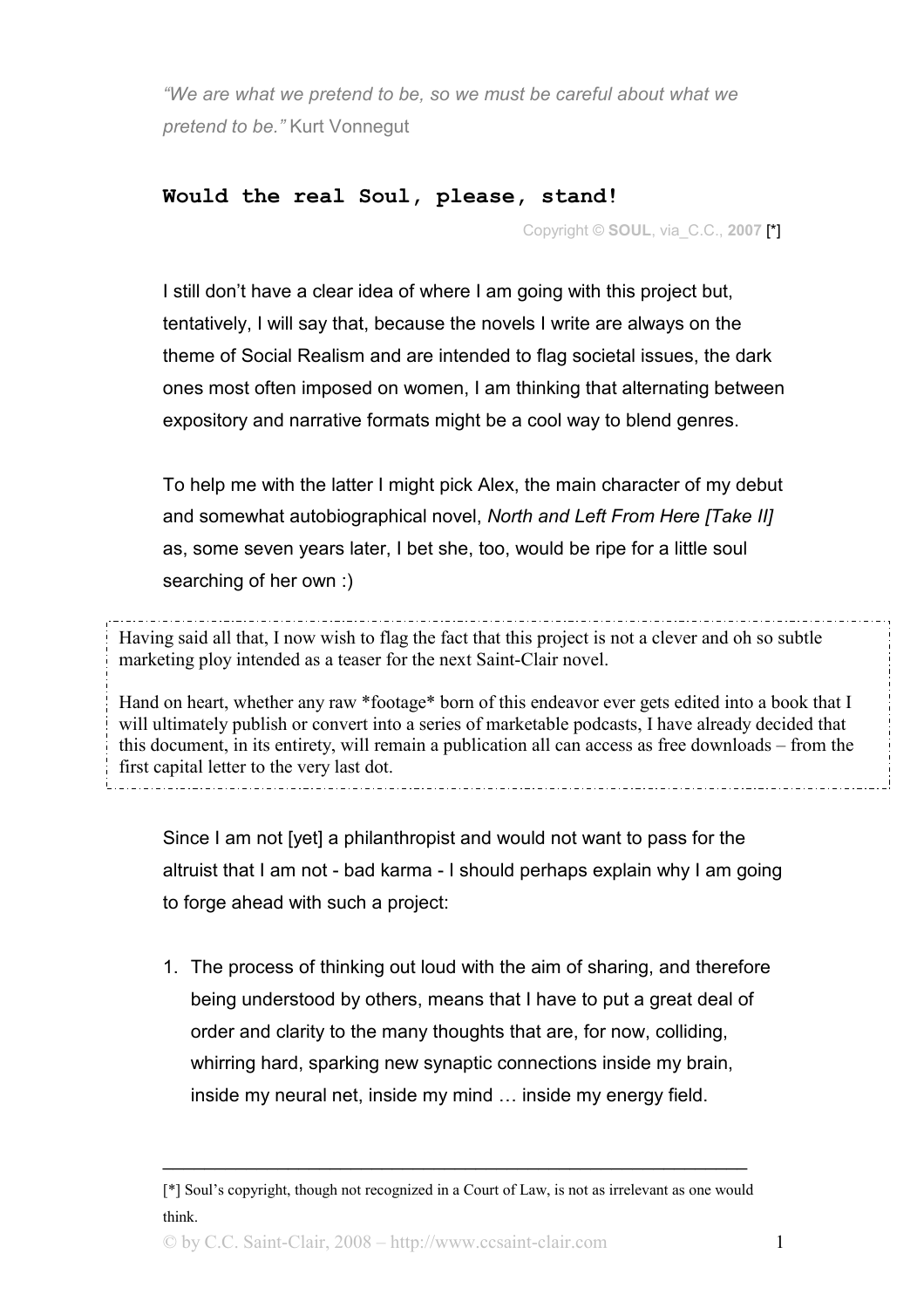2. Not everyone reading this or listening to the podcast will come in to these texts with as little understanding as *I* had on matters of spirituality.

Therefore some of the more involved concepts and beliefs I will attempt to put forward in Moriya's pared-down style will strike a familiar chord in some, an instantaneous spark of interest in others. And me, I get to give back to the cosmos some of what it has brought to me through the teachings of Moriya who, for reasons of detachment from all that is material, is not at all interested in writing her own book. There is no point in Googling her – she is not there :)

3. Since Moriya has yet to accept from me *anything* more than a few tiny tokens of thanks, indeed very few, how could I then \*sell\* the fruit of the spiritual guidance I am receiving free when it is given to me so unconditionally?

No way, right?

Right! But before anything, I need to flag that, although I have used the expression \*bad karma\* in the paragraph above, it is seriously erroneous to think of karma in that way. Karma is neither good nor bad. Like the sea around the swimmer, it just is. More on that later.

 $\frac{1}{2}$ 

OK, so now that the groundwork has been laid, let's cut to the chase and start with the relatively easy bits - some of the fundamentals I have come to understand and accept –

- I am the current incarnation of my soul.
- My soul, like all souls, is energy.
- Cosmic spiritual energy is pure. It cannot become impure.
- When someone questions my integrity or when I get deeply startled, I know my hand flies to the center of my chest, not to my brain, not to the spot where I can feel my heart beat. So rather than think my soul radiates or floats above my head like a halo or a beacon, I accept that my soul-energy permeates the spot in the center of my chest.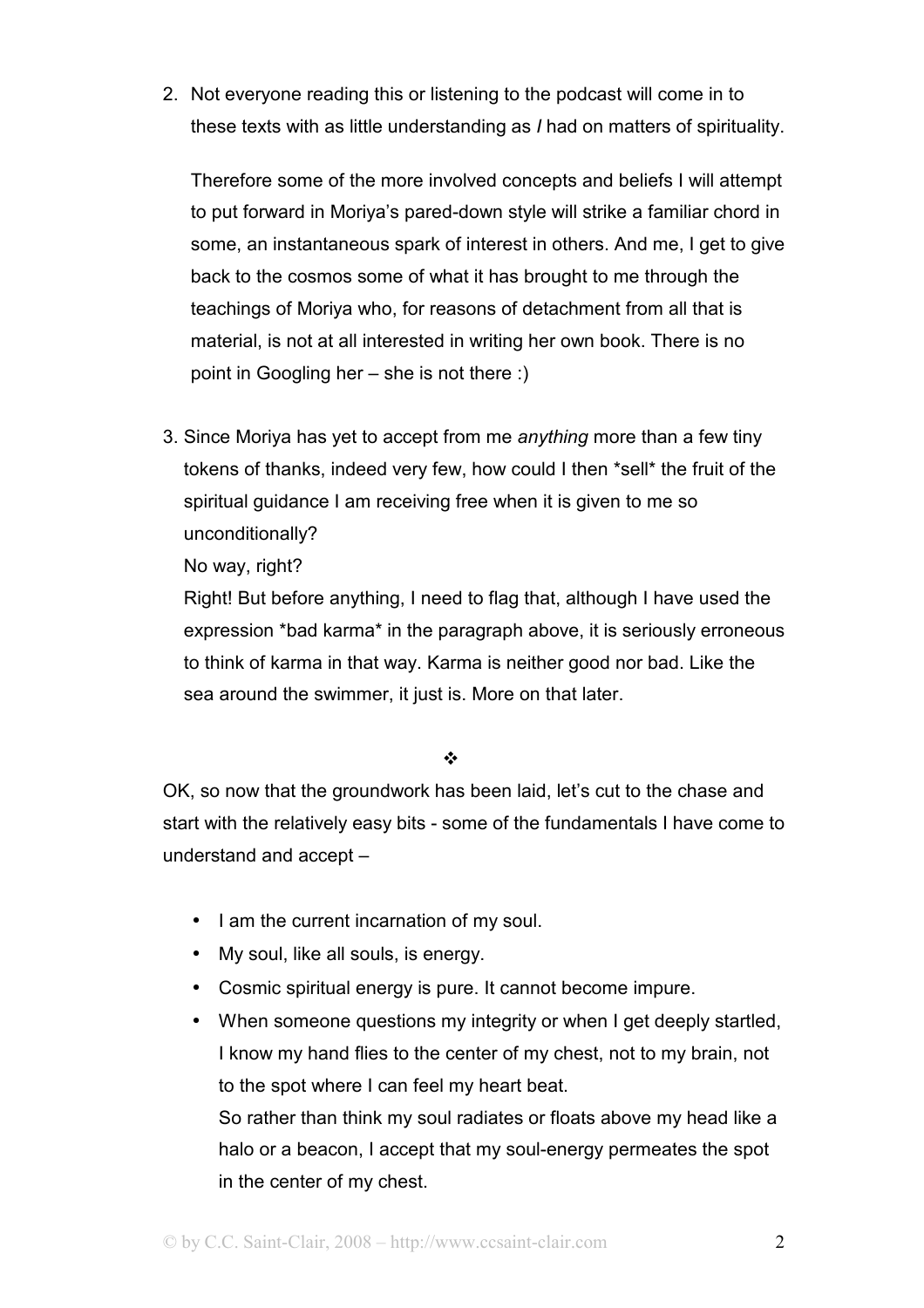- My soul, like all souls, is ancient. She has been incarnated many, many, many, many times over. Personally, I have no interest in tracking down any of my past lives, as I have plenty to work with figuring out this one, the only one that matters, the only one I can maybe alter, one moment at a time, if and when I am able to transfer the theory to the practice.
- The only thing my soul, any soul, aspires to is to be taken offline off the incarnation cycle.
- My soul cannot escape from the incarnation cycle until I, C.C., and all my soul's subsequent incarnations, have managed to edit out all the \*bad\* karma i.e. the killer-waves, the dark troughs and chasms as well as the energy-charged \*I\* moments, the \*me 1st/mine 1st\* moments - in short the ego-centered moments when I am not present in the moment - out of my energy field – the theory being that, as the universe is perfectly harmonious, no soul can walk away leaving behind a mess of unfinished business – karma not amended.

### $\frac{1}{2}$

Guilt and prayers, remorse and flagellations only amount to emotional crutches intended to make us feel better, but fail. Which brings up the well-worn phrase *Consumed by guilt*.

## $\bullet^*$

**La Petite Chartreuse**, directed by Jean-Pierre Denis, a French film about a introverted man, an antiquarian, who accidentally runs over an eightyear-old girl, offers a thoughtful illustration of what amending karma can look like.

Indeed, the only way to karmically right a wrong is to *undo the wrong* by reversing the deed through personal involvement and from the heart. Not out of a sense of duty. Karma can only be amended when we can repair *directly* with our *victim* - should we be so lucky as to still have her/him within reach. There is no other way.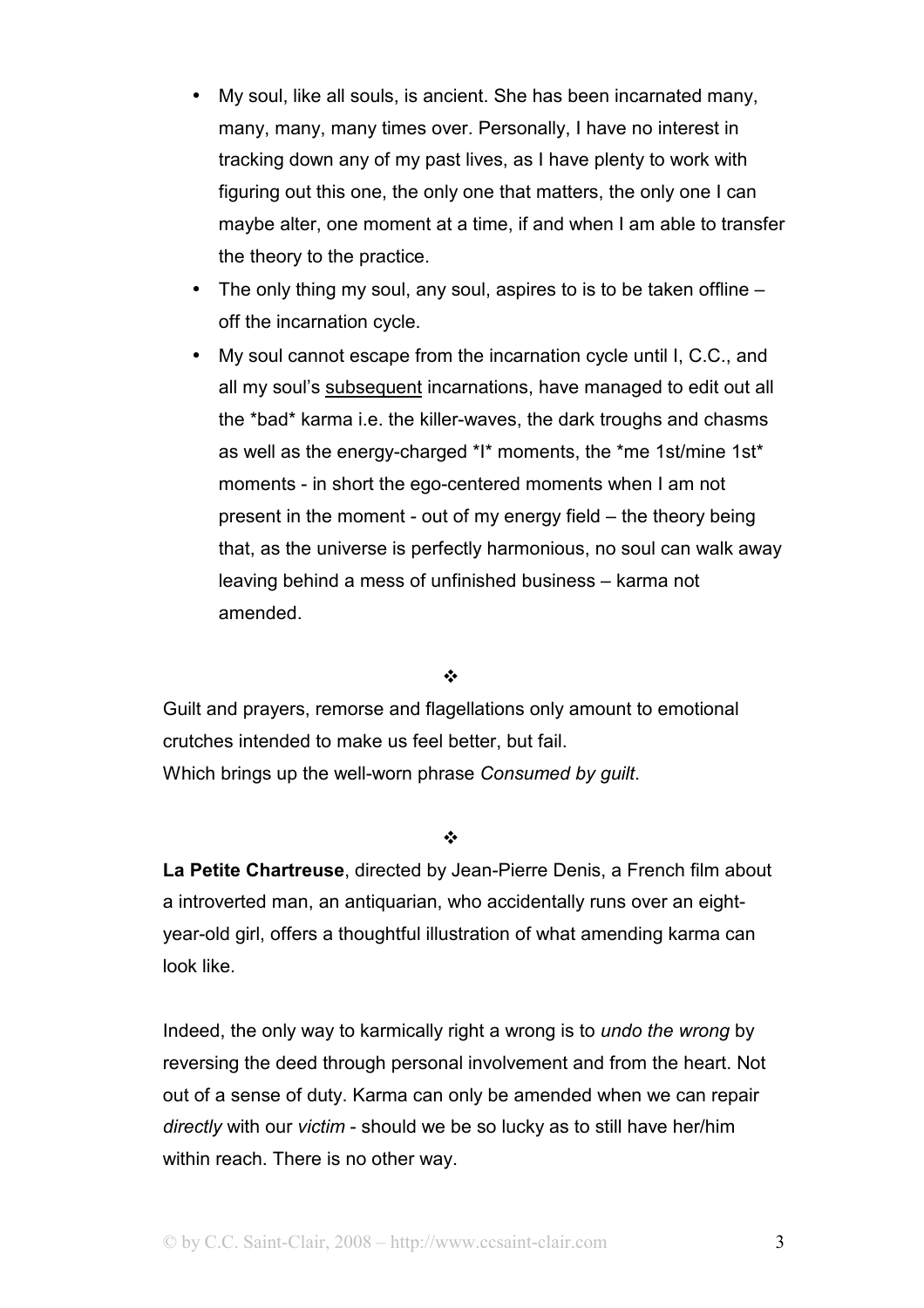**N.B.** I have decided to refer to my soul as \*she\* as I don't think \*it\* would be appropriate, not even a bold \*It\*, and I cannot possibly refer to MY soul as \*he\*, not even if spelt with a capital H, even though I know all souls are genderless - such are the limitations of language, but here is not the place to be pedantic about language.

 $\frac{1}{2}$ 

Just as a computer has a motherboard - our brain, for its functioning, relies on a software program – so, too, does our energy field in which our karma is encoded.

 $\frac{1}{2}$ 

When I am in a \*mood\*, this *mood* in all of its vibrational characteristics is encoded in my energy field.

### $\bullet^*$

Karma is our personal, accumulated, fateful load – our score sheet as inherited from our soul's previous incarnations, compounded by the karmic balance of what we have managed for ourselves in THIS incarnation, this lifetime.

Put simply, since I am past middle age, and since I show no signs of turning into a clone of mother Teresa or of passing as a credible entrant in a Gandhi think-alike contest, it is safe to assume that my soul has already been screwed out of any early plans of Nirvanic retirement.

### $\frac{1}{2}$

I, who never ever used to spare a thought for my soul, have come to accept that we do not merely \*get\* a soul in a random way. Instead, it can be said figuratively that a soul puts its little hand up to accept us as the new vehicle through which she hopes to process some of her karmic baggage. Souls pick us to be their upgraded vehicle to karmic enlightenment - go figure! - which is why it is tacitly accepted that we ARE able to overcome all and any of the karmic challenges that come our way - if and only if we can tackle them in a spiritual manner which, of course, is not the way our western culture has ever taught anyone to overcome anything.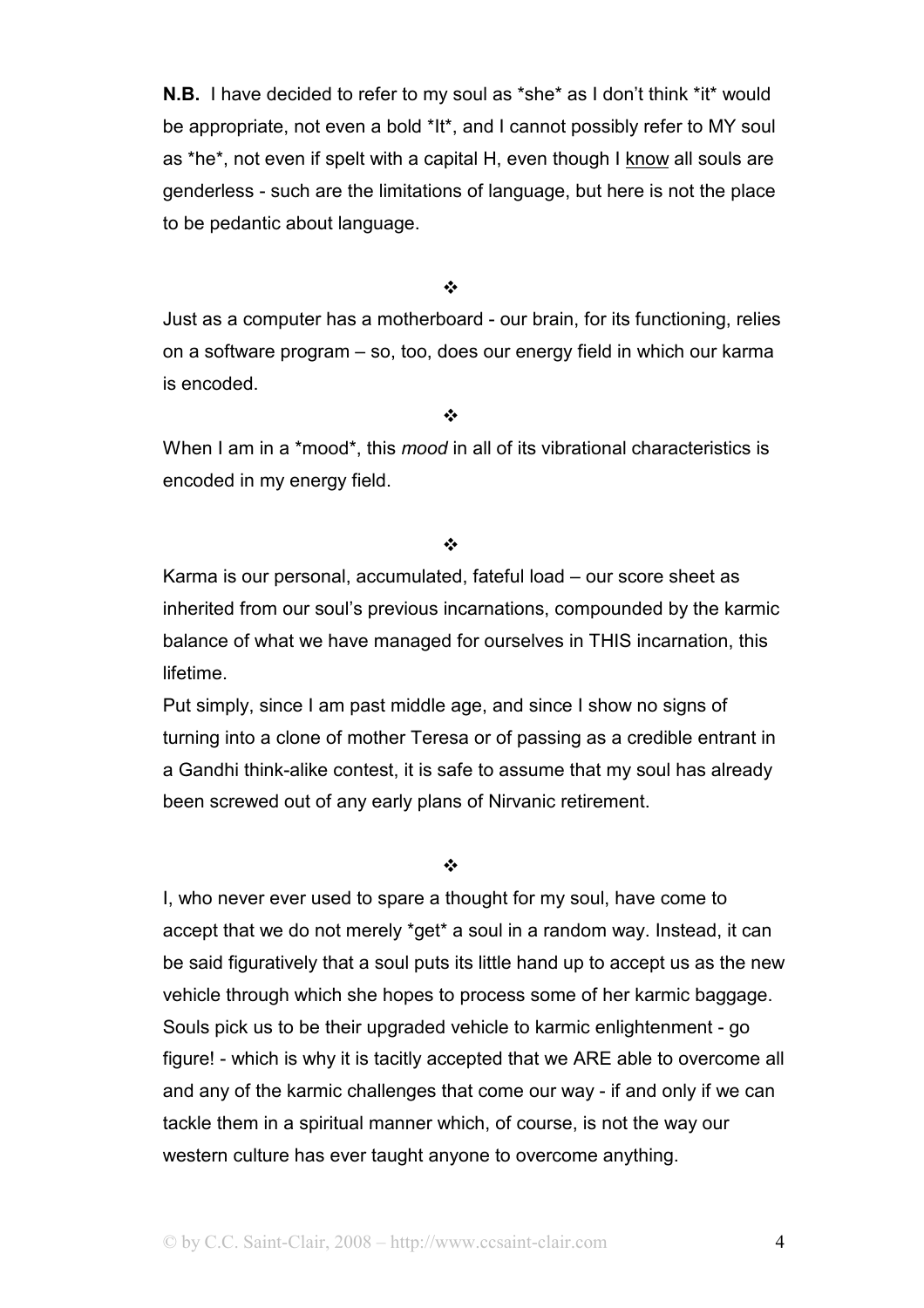It can be said that, like a net, our energy field hardens around us, a little bit more with each passing incarnation, making it each time more difficult for us to amend \*the way we are\*. Which is probably why, by now, unless we get a *very* strong wake-up call - a sometime metaphoric, a sometime literal, blow to the head - it is that much easier to go with the flow and keep on \*being ourselves\*.

#### $\frac{1}{2}$

I have come to realize that the only spiritually correct answer to "Who am I?" is **I am my soul!** 

#### $\frac{1}{2}$

So, who is this person looking back in the mirror? The one with spiky gray hair who, every morning, gels up her hair and picks around till she finds the right sea pebbles or the right plugs to push into her earlobes? Ah, yes, that one! Well, her name is C.C. and she is an ego-persona. She is my soul's flawed vehicle for this lifetime.

### $\frac{1}{2}$

We do not usually hear the whisper of our soul over the din of the monkey chatter, the erratic whir of our mechanical actions/reactions as they cruise in and out, like teenagers at a party.

### $\frac{1}{2}$

Some time ago, while trying to clarify a point on a forum I moderate, I came up with a little analogy that has helped me understand better the relationship between the soul - pure, clean energy – and the egopersona/energy field. It goes like this: imagine there is a pond and, lying at the bottom, there is a quartz crystal. This crystal has been there for quite some time and, looking at it from the edge, it appears dingy green, perhaps from pond slime.

In my mind, our ego-persona/our energy field is symbolized by the pond water while the crystal symbolizes the soul that is unable to shine through our emotional clutter, turmoil and the resulting relative negativity of our energy field.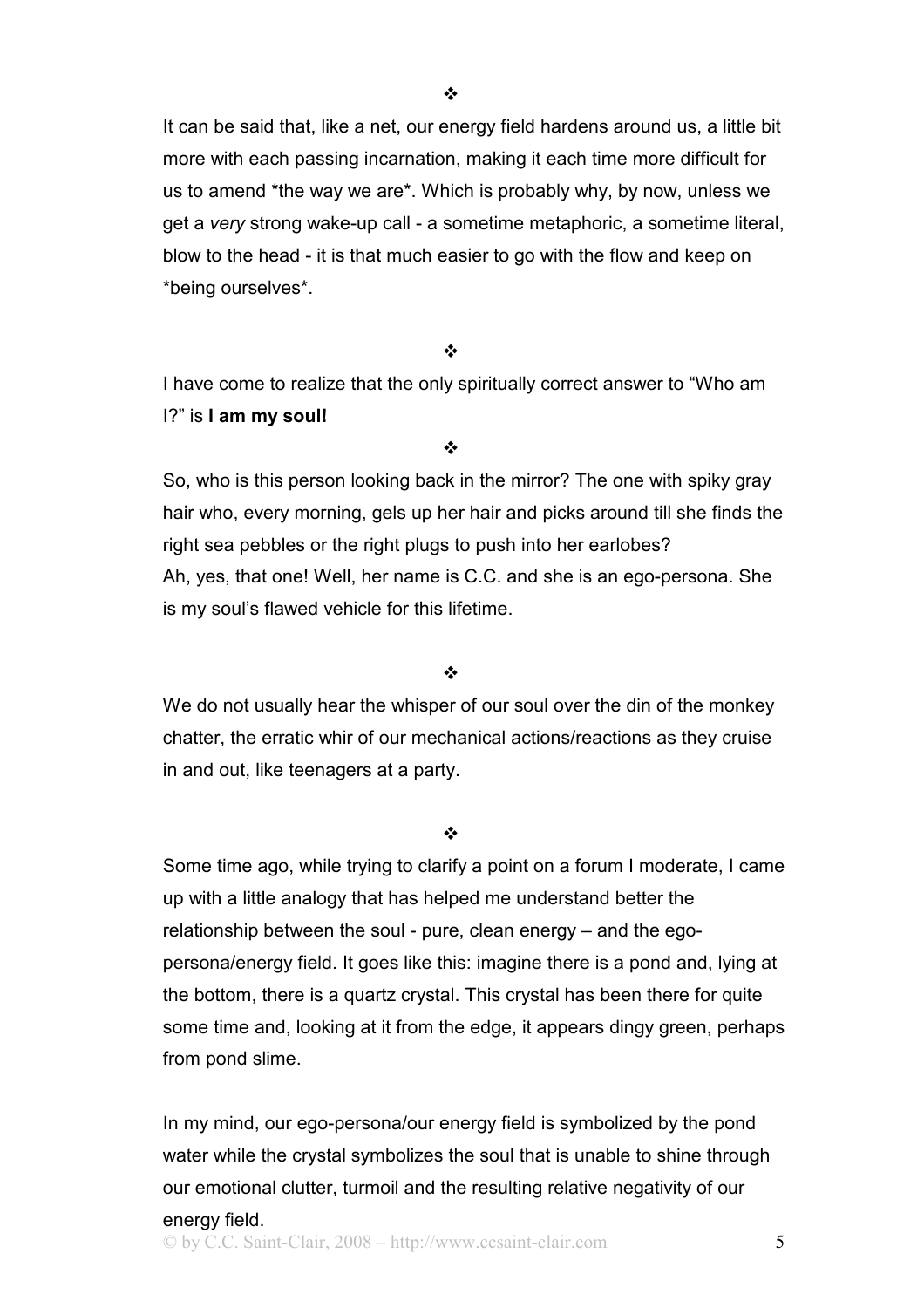While I was working this out, I initially thought that the crystal WAS green because it had become contaminated by pond slime. Thus, I thought what needed to be done was scrub that crystal clean to allow it to shine freely, as crystals do - but I was wrong. The crystal, our soul, NEVER becomes impure or contaminated. It always remains pure energy. It is just that its energy cannot shine through the stagnant water of the pond. So what needs to be done is simply purify that water till it is all clear and then the crystal's energy and brilliance can radiate through the water, all the way to the surface, even as it remains at the bottom of the pond. Make sense?

 $\frac{1}{2}$ 

Souls cannot think straight in the face of our ego's gross matter – our energy field loaded by the energy released by the myriad of desires and weaknesses we indulge daily, monthly, yearly, even though we all manage to repress some, maybe even most.

 $\mathbf{r}$ 

There is a misconception that some souls can become dark and bad. Souls are souls, divine energy, and so they remain, no matter what we get up to.

 $\frac{1}{2}$ 

Every time we pay into the culture of our culture, we fail to be present. Pleasurable pursuits such as retail therapy, sex and holidays are all good, harmless and legal, but they are all engineered to take us away from the moment, from our \*present\*. They are, after all, called *escapes*.

 $\frac{1}{2}$ 

We taint the moment energetically by releasing \*spikes\* of energy, of adrenalin, each time we want to possess whatever object, person or moment because as well as the exciting high of the chase, such pursuits trigger irritation, anger, fear, resentment, disappointment and insecurities.

## ❖

Even the rush to end-of-year sales triggers its spikes. However harmless they appear to our ego-persona, all add negative blots to our energy field to the general karma that we actually need to edit out of *our* energy field.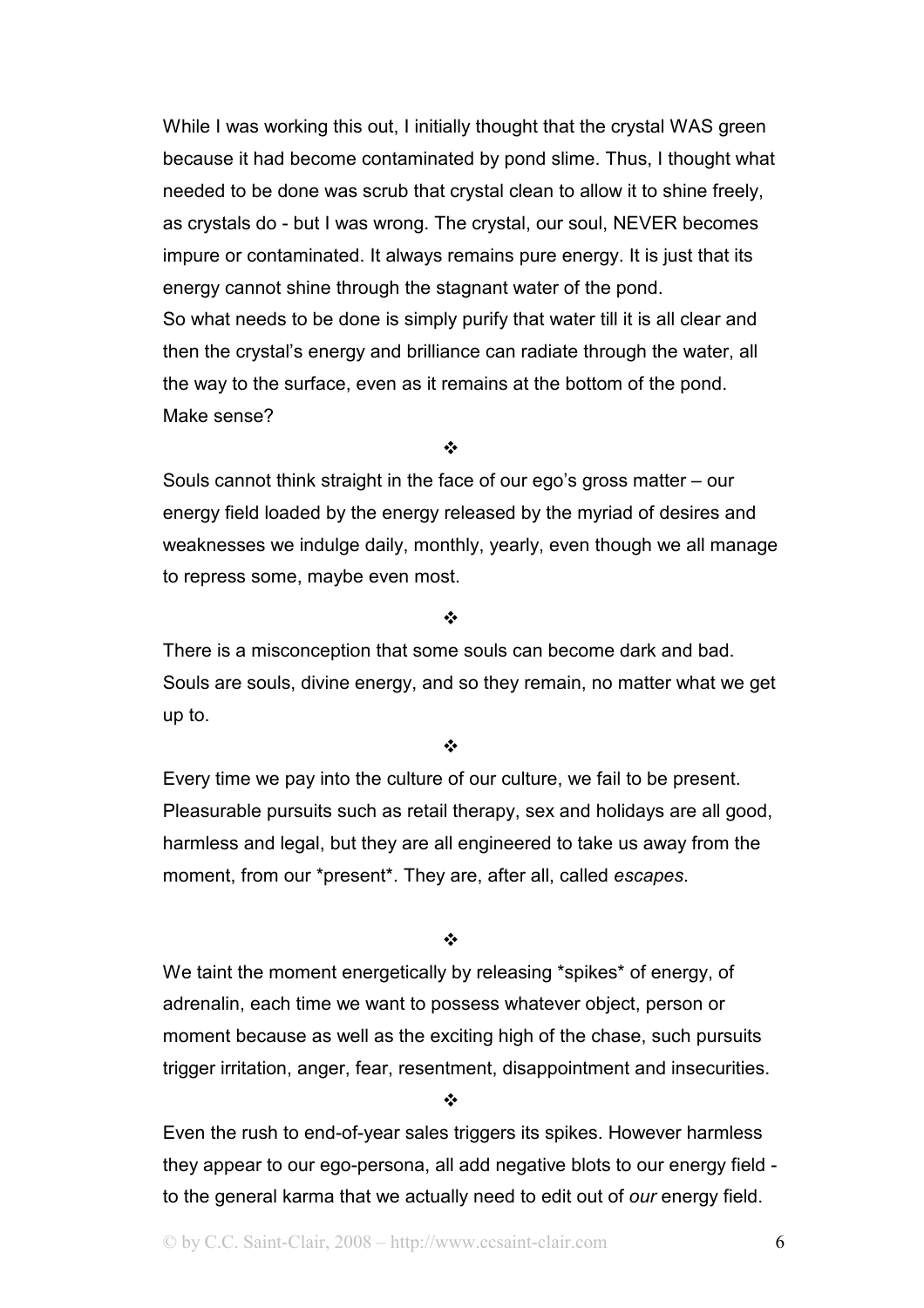Possessiveness is an indulgence that denotes emotional insecurity, whether what we are losing is a lover, a friend, a pet, an object, or a way of life.

 $\cdot$ 

Adult possessiveness is no different from the fear a child has of losing her teddy bear or that favorite hair band that cannot possibly be replaced, in her eyes, at least.

## $\frac{1}{2}$

No action ever happens in isolation. Every action triggers a reaction. Always.

### $\frac{1}{2}$

## Moriya told me a Zen tale that has been around for a while:

*A man stood on a hill. Three men were out walking and notice the man in the distance. They began to argue about the man's purpose in standing there.* 

*One said, 'He has probably lost his dog.'* 

*The second disagreed: 'No, he's probably out looking for a friend.'* 

*The third said, 'He's only standing up there to enjoy the fresh air.'* 

*The three could not agree and were still arguing by the time they approached the man himself.* 

*The first man asked him, 'Tell me, have you lost your dog?'* 

*'No, sir', was the reply. 'I have not lost him'.* 

*Another asked, 'Have you lost your friend?'* 

*'No, sir, I have not lost my friend either.'* 

*Finally, the third man asked, 'Are you here to enjoy the fresh air?' 'No, sir.'* 

*One of the men finally blurted, 'Why, then, are you standing here for since you answer no to all our questions?'* 

*The man said, 'I'm just standing'.* 

## $\ddot{\bullet}$

With any possession we clutch to our bosom, physically or figuratively, comes the fear of losing it. The two make a whole.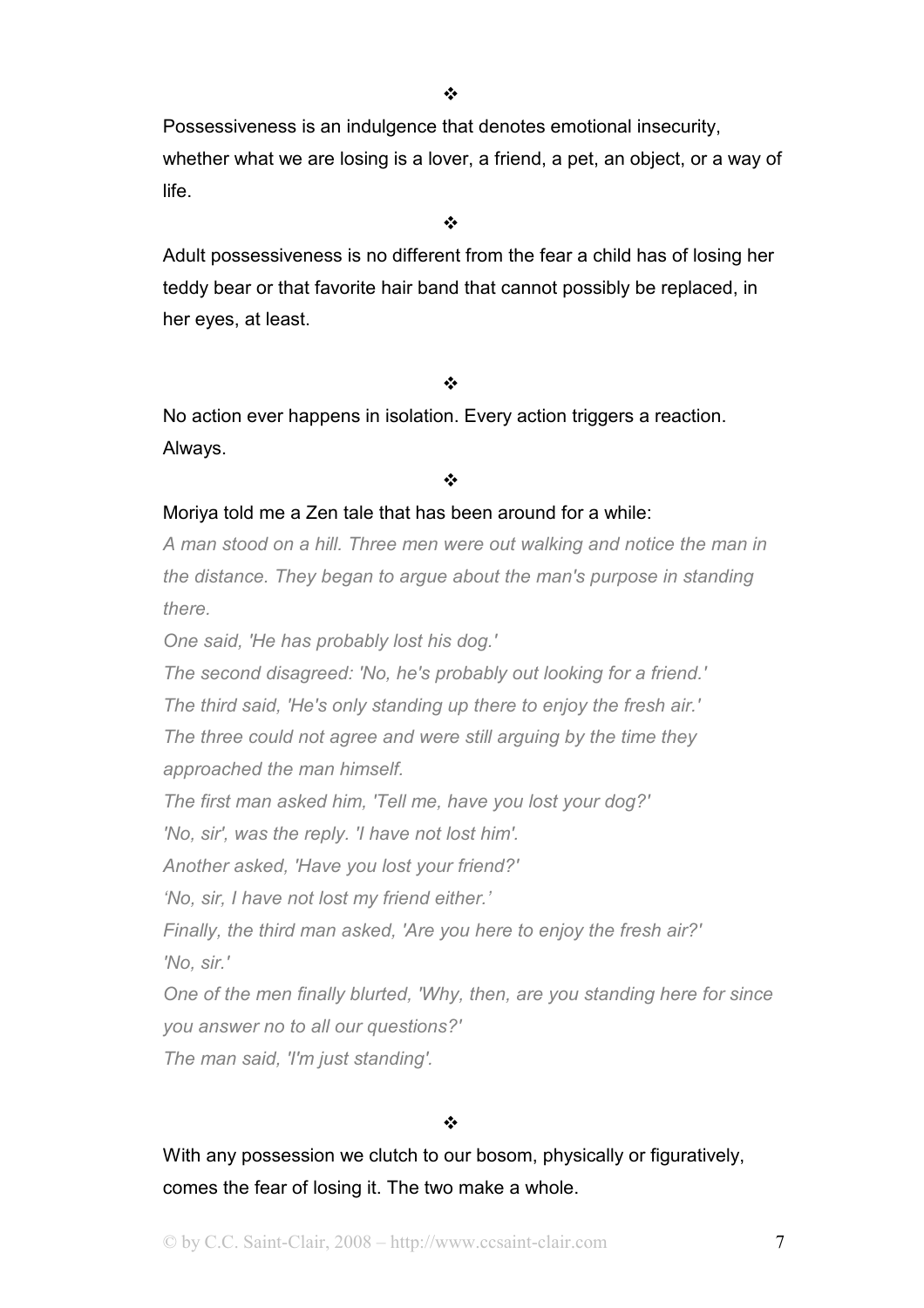$\frac{1}{2}$ 

Because I accept that my moods, my anxiety, have twin corollaries imprinted in my energy field, even the buzz that I am feeling, as I type these words, is questionable.

If, as agreed, I am *only* my soul's vehicle for this lifetime, then the thoughts lined up on these pages are all hers. I am only the keyboard operator. As long as I recognize my little spike of excitement for what it is, I know I am aware.

### $\frac{1}{2}$

No different, either, for A.A.s or Weight-Watchers: amendment, editing out of detrimental habits, begins *only* after a sincere wish to change has been formulated and is followed up by rigorous self-observation.

## $\mathbf{r}$

"Tov [OK, good, in Hebrew], C.C.," said Moriya. "Here is a little humor for you to decode in a spiritual way because a little humor goes a long way towards helping understanding.

*A man who was obese went to a doctor for advice.* 

*The doctor said: 'Look, I've just put together a new weight-loss plan that I think would suit you.'* 

*The patient agreed trustingly, and the doctor led him to a very big hall and left him there, locking the door behind him.* 

*Out of nowhere appeared a beautiful naked woman who smiled at the man. She said: 'Catch me if you can, and I'll be yours!' She trotted off and the large man ran after her, around and around until the doctor returned. When the man climbed on the scales, it was clear that he had lost three kilos in two hours!* 

*The doctor asked: 'Are you mabsut [satisfied] with the result?' 'Oh, yes,' replied the big man. 'Mabsut meod, Doctor. Very satisfied, indeed.'* 

*-----*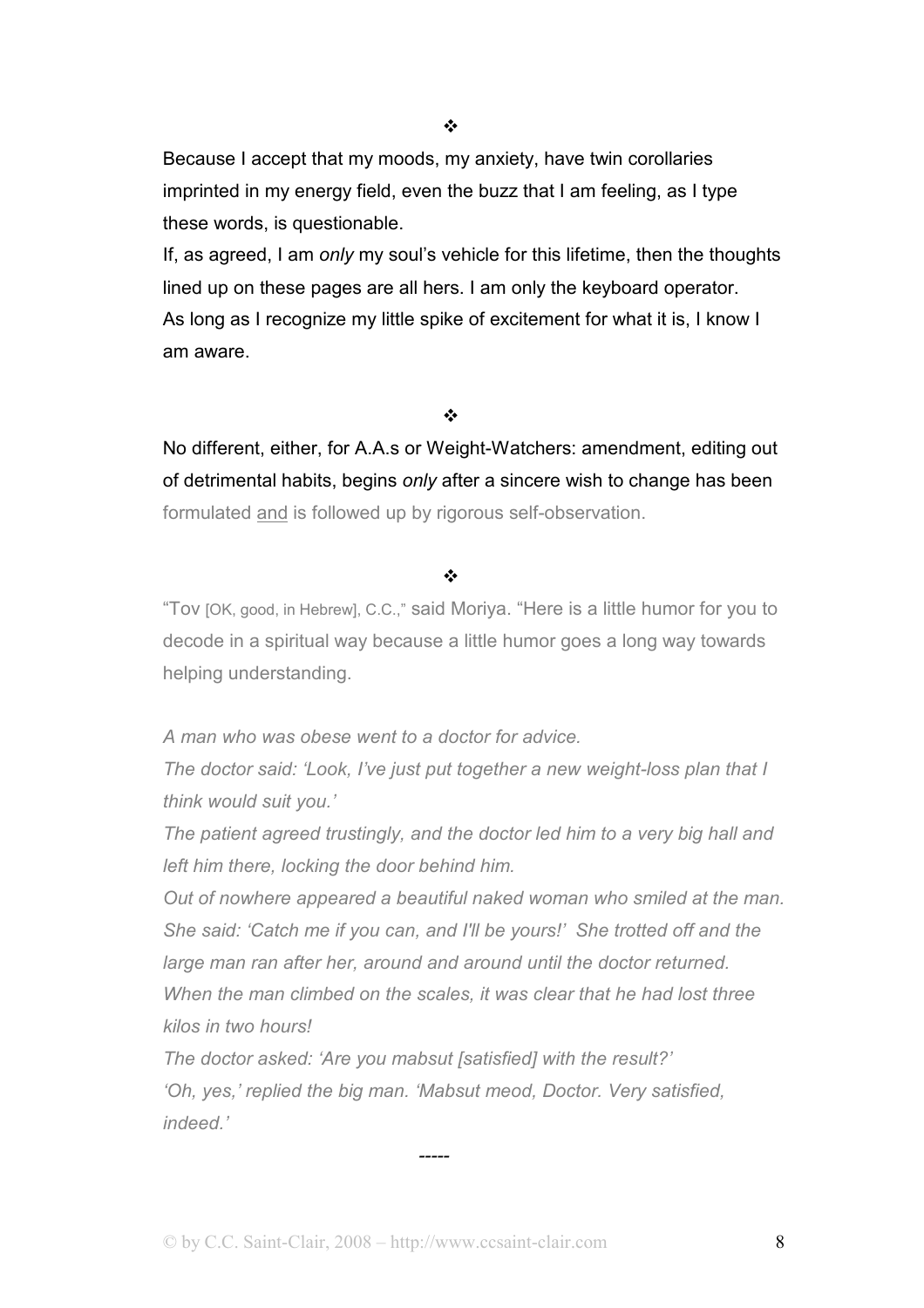*"On his way home, this man met a friend who was equally large. Proud of the three kilos he had lost in two hours, he recommended the doctor's treatment, saying that, he, himself would be returning the following week.* 

*And so, the friend also had his first session in the big hall. However, after the doctor had locked the door behind him, instead of the gorgeous naked woman he was anticipating, it was a huge man, a body-builder, who jogged towards him – totally naked.* 

*"Hey, mister," said the body-builder, shaping his fingers into a fist. "Start running now because -- if I catch you – you're mine!" The poor man ran with all his might to stay ahead of the naked man whom he thought was hot on his heels.* 

*When the doctor returned and had the man weighed, he asked, 'Are you mabsut with the result?'* 

*The big man answered: 'No, I'm not! Why is it my friend had a hot chick to run after but I had Hulk running for my buns?"* 

*'Tov, what do you expect,' replied the doctor. 'Your friend paid full-price for the treatment since he doesn't have insurance cover.'* 

*'And so?'* 

*'And so, he gets the most enjoyable treatment. You, on the other hand, your paperwork, shows that you'll be able to claim all of it back, so … it's all free for you, so what are you complaining about?'* 

## Admittedly, though that little piece made me smile, I was like, "OK, but where's the spiritual content here?"

-------

## So, here is Moriya's deconstruction from a spiritual perspective.

*"C.C., what we see in this story is that both men were very large and wanted to lose weight, yes? Symbolically, the extra weight the two men carry represents the emotional clutter that weighs them down. This clutter, that weight, though they despise it, gives them the illusion of being insulated from the world. Their extra weight is a metaphor for hiding the self behind something as large as the Great Wall of China.*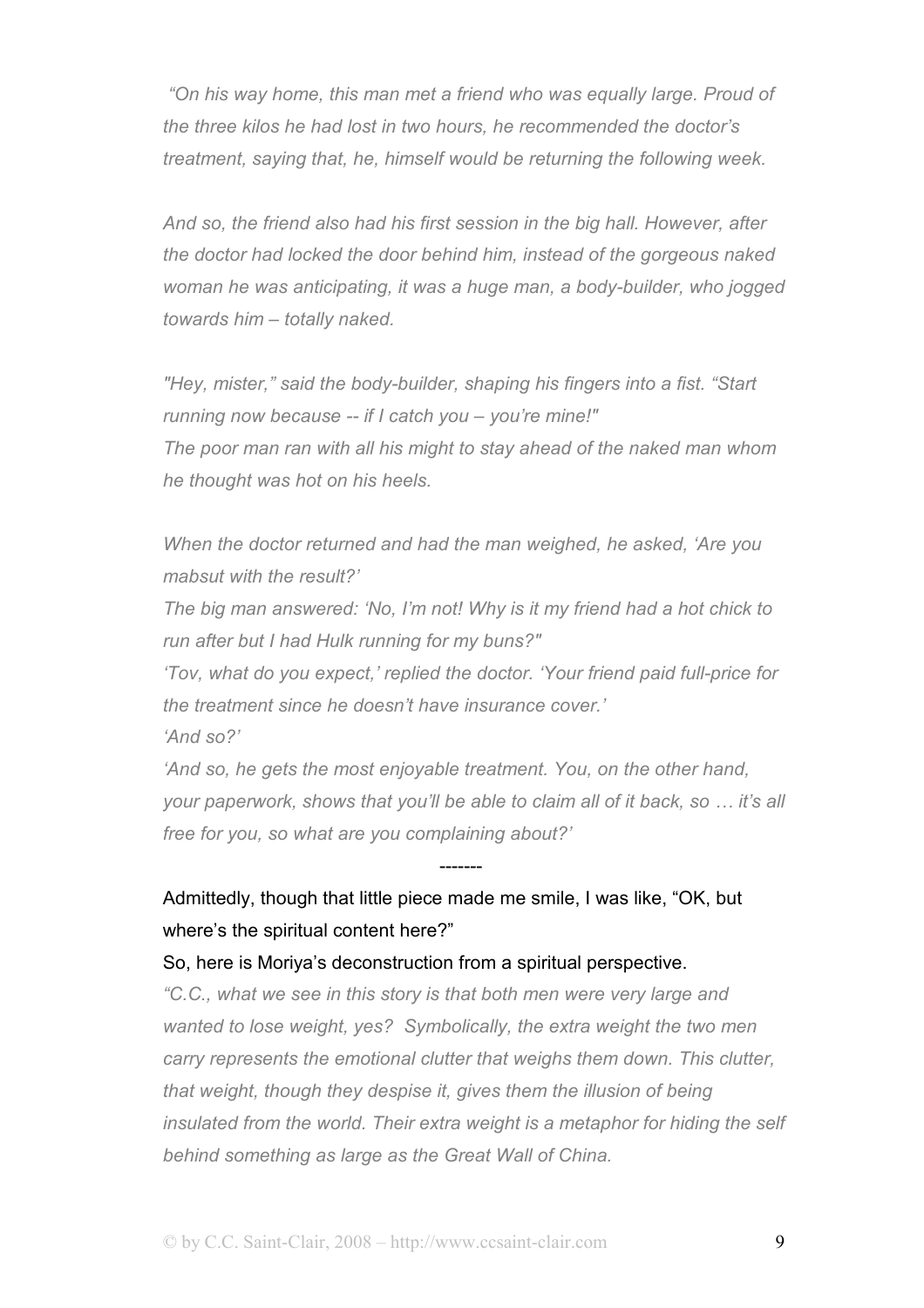# **They went to the same doctor and both of them lost the same amount of weight.**

*Their decision to seek treatment means they agreed to get rid of their weight clutter and because they were ready to pay for it in one way or another, they expect results. Though the first man didn't know what he was in for, but trusted the doctor, the second man clearly expected the experience to be wonderful – not too challenging, not too confronting, and totally enjoyable.* 

# **Why was one of them happy while the other one threatened to sue the doctor?**

*Because one had a most pleasant experience while the other one thought he had had a hellish one.* But, really, C.C., you have to agree that it's all very subjective, yes?

What if the second large man had been gay? Would he have objected so much being chased by the naked man?

Again, if the first large man in the story had also happened to be gay, would he have enjoyed having to run two hours non-stop after the naked woman, however gorgeous she was? Would he have run fast enough to lose three kilos in two hours? Would he even have bothered with it at all?

If we look at this from a spiritual point of view, the process the men underwent shouldn't matter at all as, in the end, they both got what they paid for – a weight-loss program that worked. But, C.C., surely you can see how the whining ego-persona got in the way of the second man's progress. You see, the second man wanted exactly what the first man had had, like a child who wants what his little friend has. When he didn't get it, he became angry. Later, he will probably whine in self-pity, but what has happened is that the second man had a hidden agenda for joining the program. He had expectations; he would not be risking much of himself, not much out of his wallet, either. And though the program worked for him, the hidden lesson is that he needed to trust, to give more of himself, to be ready to dig deep inside himself and for the right reasons - not out of fear.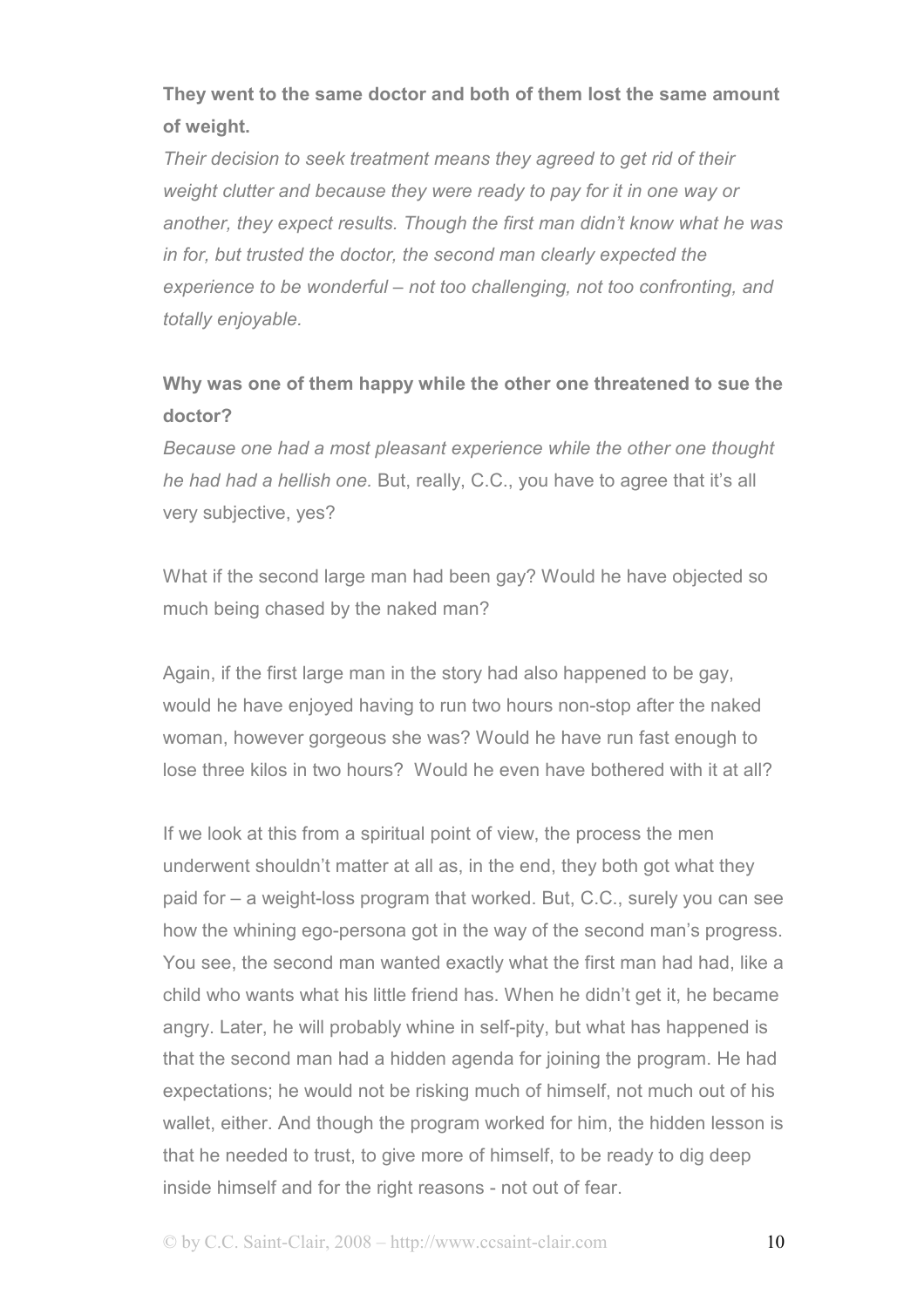And so, what this joke tells us is that, when on the spiritual path, we get back exactly what we put in. I mean, the greater the open-hearted commitment, the greater the reward.

But also, C.C., the doctor's behavior is not spiritual, either. You see, he made a difference between a client who paid full-price and the other one who would get a rebate. No matter how you look at it, this is separation. This is not universal love, which is about treating everyone equally and from the heart."

"Groan," I moaned, once Moriya had finished. "So much for a little light humor!"

 $\frac{1}{2}$ 

It is true that, to some degree, ignorance is bliss. At the moment, I do not feel ignorant and I do not feel blissful. Now that I know what I know, I also know what I don't know and I feel my practical work on the ground still sucks big time. And if I let this perception turn into frustration then, it will be the sure sign that I have dropped out of the present-moment, that I have let old thoughts intrude, that I am no longer flowing. Grumble, grumble.

÷

While I was in the process of writing each of my novels, I would joke that I had a muse hovering above my left shoulder, as I sat at the keyboard. How else would I have come up with seven novels in three years and the luminous or evocative language appreciated by readers that surprises even me – I, who had never thought of writing anything? These days, I know I have a muse, and my muse is my soul.

 $\mathbf{r}$ 

The main stumbling blocks to my spiritual evolution are finite words, lazy thinking and the lack of awareness that my ego-persona leads me 'by the nose,' as easily as the farmer leads his cow by her nose ring. That - and my western education.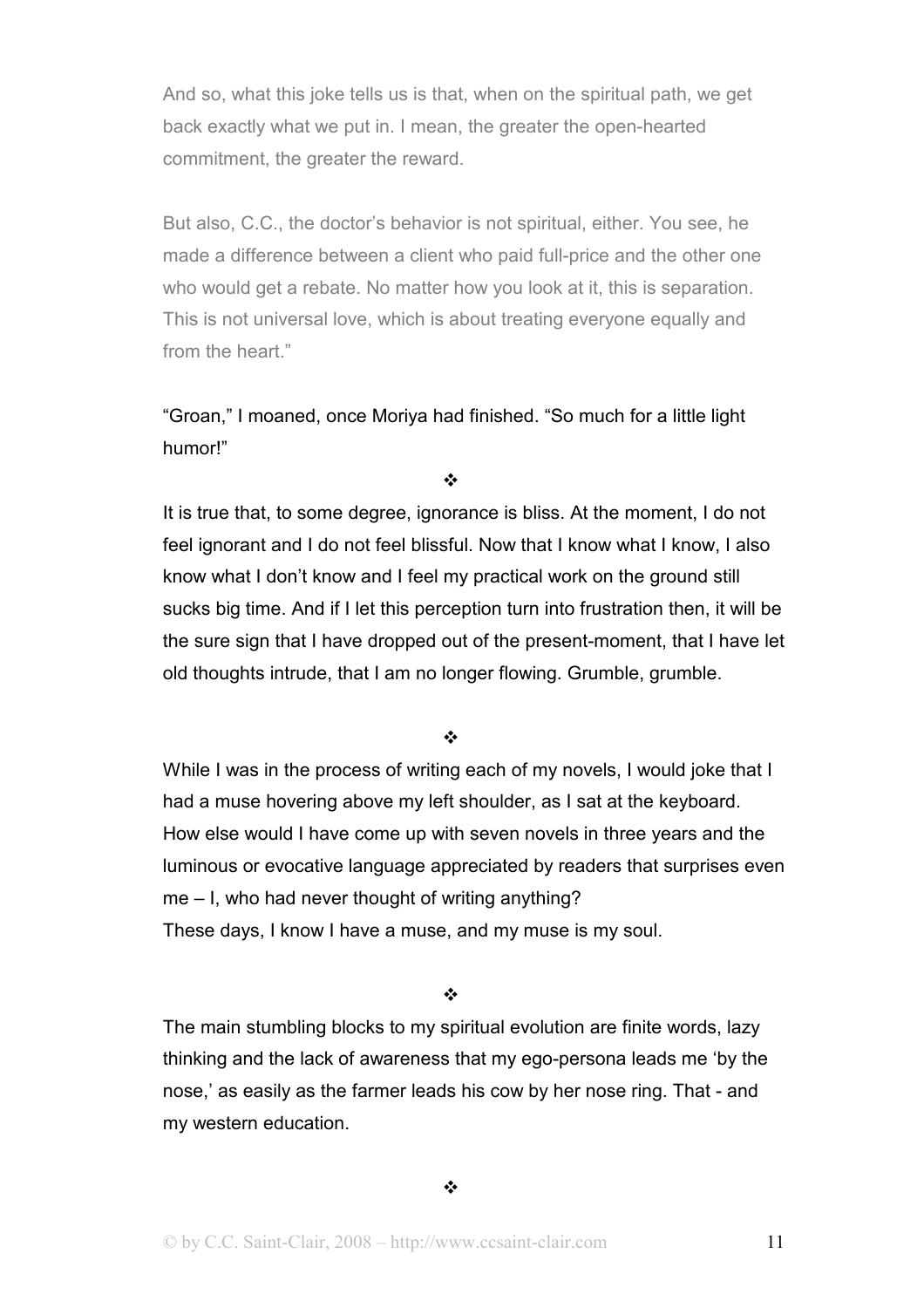Imagine a maze of labyrinthine proportions. Imagine it white. Imagine darkness all around it. Now, half a meter into the maze, imagine a tiny white mouse.

This little mouse, nose a-twitchin', scootles through and around a few sections until she hits a dead-end.

The little white mouse scoots back to the nearest opening and trots off, seemingly unperturbed, in another direction altogether. This mouse is actually quite a clever little mouse. There are some, you see, that would keep trying to get through the same passage way, again and again, so sure that the piece of cheese is right there, on the other side, but they get zapped again and again.

Back to our clever little mouse. Luck is on her side. With a clean run ahead, she puts a wriggle in her wiggle - she has things to do, places to see and she senses that the piece of yummy cheese is within her reach. Woohoo!

Oh, ouch! Just as she thought she had this nailed - ZAP!!! A little shock on the tip of her pink nose makes her whiskers twitch. She sits on her haunches, shakes her head a couple of times, scratches behind an ear and off she goes again, but in another direction altogether.

Like the ball in a pinball machine, totally random, bouncing off from stimuli to deterrents, the little mouse keeps going - the blind little mouse that she is.

She cannot guess which section of her labyrinth will take her on the long and happy run to the nice bit of cheese nor can she anticipate which turn will lead her to yet another dead-end or, worse, to the electric shock that zaps the tip of her nose.

After all, our clever little mouse is no more enlightened than all the others.

❖

© by C.C. Saint-Clair, 2008 – http://www.ccsaint-clair.com 12 The way I see it, these days, the cause of our miseries is not so much the sequence of dead-ends inherent to the karmic maze we have been dropped into pre-birth, little mice that we are. I accept that the cause resides in our ego-persona that has learned, from the dawn of time, to follow her nose, her conditioned \*lust\* for life and her creature comforts which include, unlike all other creatures, her need to crave and hoard more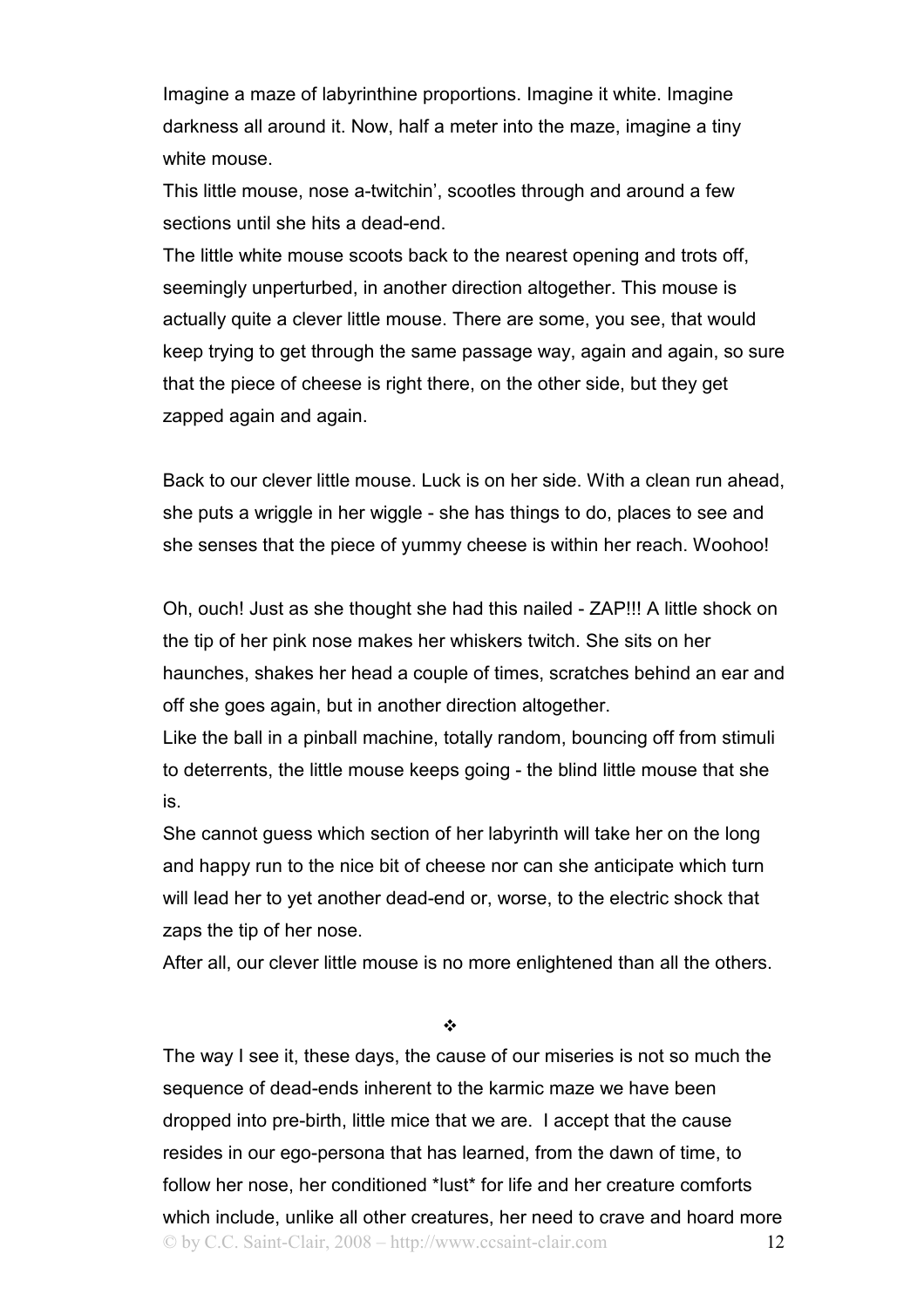than she needs, yet seldom feel she has enough – as well as a damning compulsion to sift the present through the tight mesh of her memory.

 $\frac{1}{2}$ 

Every time we have an itch, you see, our first impulse is to scratch it, to indulge it.

This works well for our pets and for all other animals but, we, humans, need to know that emotional itches should not be scratched any more than physical ones, otherwise the bites never cease to itch; they get puffy, infected, creating the extra side-effects that keep us in our blind-mouse ways, disconnected from our soul, and oblivious to the added dots of unhelpful karma that connect in our energy field.

 $\frac{1}{2}$ 

Sure! My soul is looking down the barrel of an ongoing cycle of incarnations, along with most of the souls currently incarnated which, for our souls, amounts to nothing less than an endless string of life spans spent in captivity,  $\bigcirc$  bag-over-head, with a disorientated sort of \*feeling\*, even though in the eternal spiritual realm, lifetimes are over and done with in the blink of an eye.

 $\frac{1}{2}$ 

Our soul *can* suffocate over time. When she does, we become terminally ill, psychotic, or chronically depressed because *she* has given up hope of any karmic amendment from us, and she is sinking.

It has to be understood that matters of the soul can only manifest themselves to us at the mental/physical levels – how else would we take notice?

 $\frac{1}{2}$ 

As long as we react from an automated response system, what we put out comes back to bite us on the tail, and we complain about our bad luck and the futility of life.

Our souls cannot exist independently from our thoughts and our deeds. What we sow, they reap.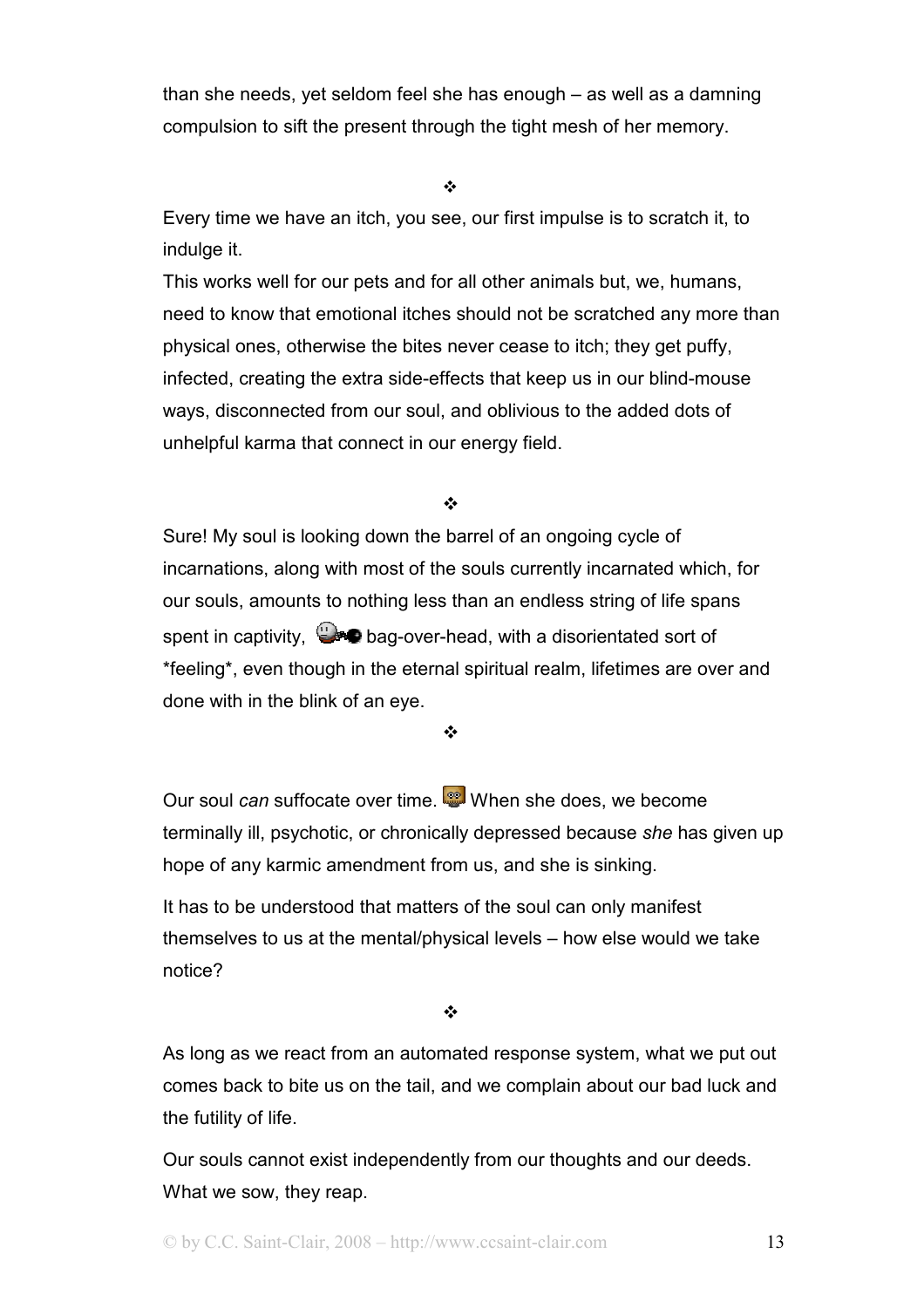------------------------------------------------------------

Karma is our personalized balance sheet. Unlike our bank statement, keyed in by a human, the spiritual tabulator of our consequences is infallible.

 $\frac{1}{2}$ 

**Here is a quick checklist** that recaps essential soul-facts, as I currently understand them.

1. Every soul is ancient. As such, she is loaded down by the karma accumulated by *all* her previous incarnations.

Just as a mother is responsible for her child, or a scientist for her creation, be it Frankenstein or C-3PO [**Star Wars],** Erasmus [**Dune]** or one of the Decepticons [**Transformers**], a soul is responsible for *all* her incarnations' actions. However, like Sonny, the blue-eyed robot in **I, Robot,** we have

> For over two thousand years, our ego-persona

become

misguided.

[our energy field], has been our body's [1] built-in \*party-girl\*, one who seeks happiness through sensory gratification and impulsive behaviours, while our soul seeks to secure for us the highest source of

happiness - nothing less than paradisiac happiness - through good oldfashioned spiritual enlightenment. Which explains why, by now, our karmic tail is probably as long as the tail on comet Hyakutake's. Back in 1996, its tail, as recorded by the Ulysses craft, spanned some 571 million kilometres.

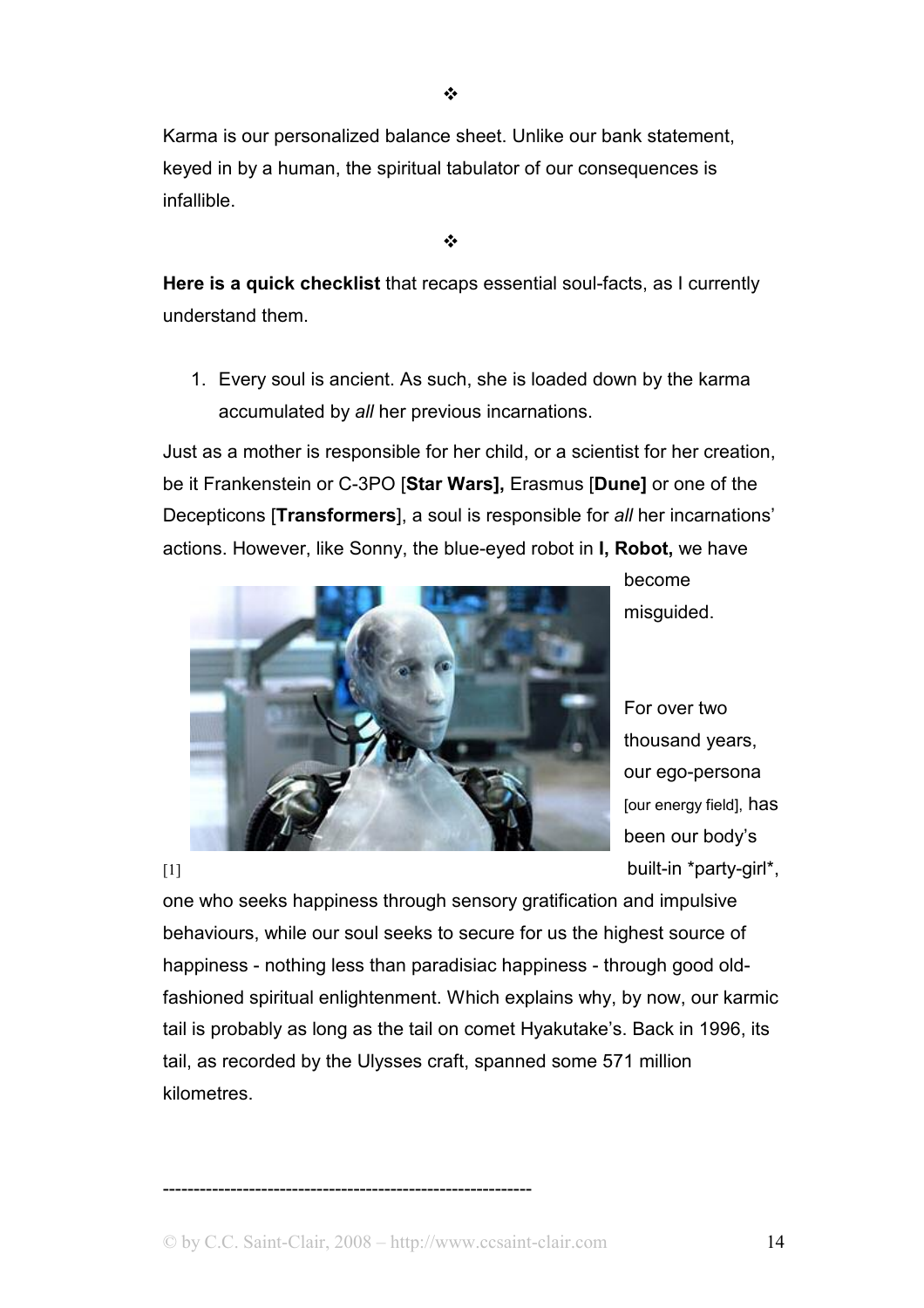- 2. Compounded by our karmic inheritance, the compulsive nature of our struggle to hold on to what is impermanent and illusory - like the child who tries to trap water in her fist only to watch it drip away maintains our soul permanently captive of our ego-personas.
- 3. Because of our karmic baggage, we, as incarnations, have an egopersona [energy field] made up of energy that is known as \*gross energy\*.

**Point to remember:** the more evolved we become - the thinner, the more sensitive our energy field becomes. The more powerful, too, because it is cleansed of [gross] low-frequency vibrations.

Imagine how much better our old car would run if we treated it to more than the humdrum grease and oil change and kitted it out with a new carburettor complete with its assortment of pumps, valves and tubes? Moriya might well be right when she says, "It would fly!"

- 4. It is important to remember that our soul is our higher self it is pure energy – it cannot be made impure. Never. No matter what we get up to.
- 5. Since our ancient soul is the only real \*I\* and the only real \*me\* we have, it is our responsibility to amend some of the cumulative karma created by all her previous incarnations, as well as the karma we create every minute we are not \*in the moment\* in this, her current incarnation.

## **But wait! There's more!**

*Après moi, le deluge* [After me, let the deluge come i.e. come what may] the French phrase usually attributed to Louis XV, but that might actually have been spoken by Madame de Pompadour, represents the antithesis of how we need to concern ourselves with what will come to pass … after we are gone.

In fact, the most important thing - the one over which we have the most control - is to *not* create any new karma for whoever will inherit our soul, once we shuffle off our mortal coil.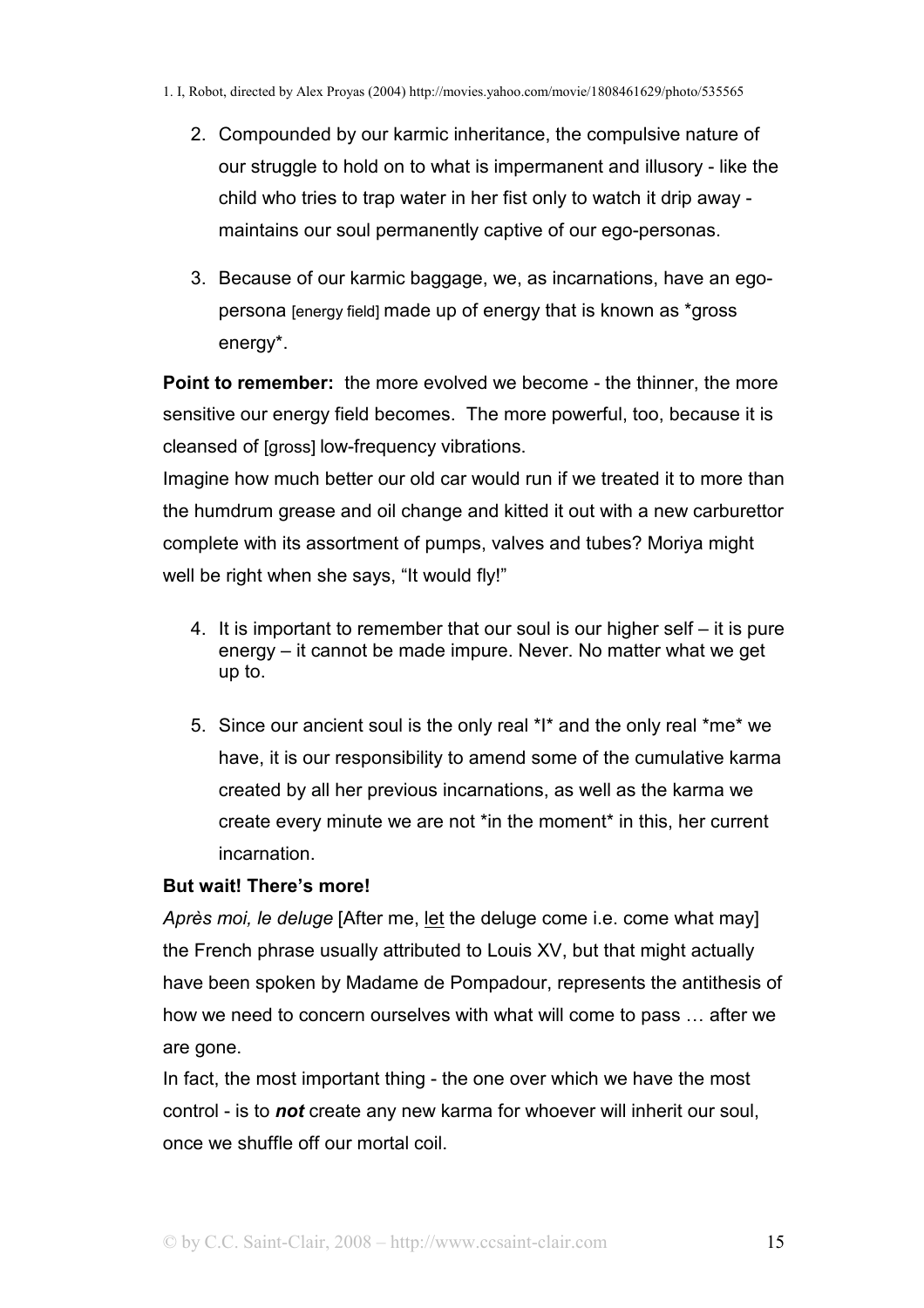- *6.* The task of our ego-persona [our energy field] is to be a tool that is clear and pure, so as to enable our soul to gain realization, awareness and enlightenment *through* our own doing, through **our** actions – a step on the upward spiral of spiritual evolution. *Our ultimate aim should be to surrender the controls to our soul, to let her see through our eyes and to let her guide the vehicle that we are.*
- 7. Karma \*forces\* souls to cycle through the incarnation spiral. The selection of souls operates according to Cosmic order and hierarchy. Guides - maybe angels - are a part of the selection process.
- 8. No soul can walk away from a karmic debt and, so, the magnetic force of karma will attract our soul back to earth until she has amended all that her incarnations have left unfinished.
- 9. As I understand it, souls that have to re-incarnate too soon cause the incarnation to be emotionally unstable. I am going out on a limb, here, thinking that, if this were to be true, then, a mass murderer's actions might be prompted by an ego persona that is unusually powerful - but diagnosed as having a severe mental condition.

Having said that, I do believe that a soul - which is constant, pure energy cannot deliberately lead the ego-persona to commit a heinous crime.

10. Any crime committed is executed under the influence of our egopersona. I tend to think that the same reasoning applies to individuals who suicide.

An overly powerful ego-persona creates a massive short-circuit that causes it to destroy the life it was intended to protect.

I suspect something similar happens with individuals who are overly charismatic. They enslave those of their followers who depend on them for a sense of personal worth while they, themselves, are often deeply miserable and misguided human beings.